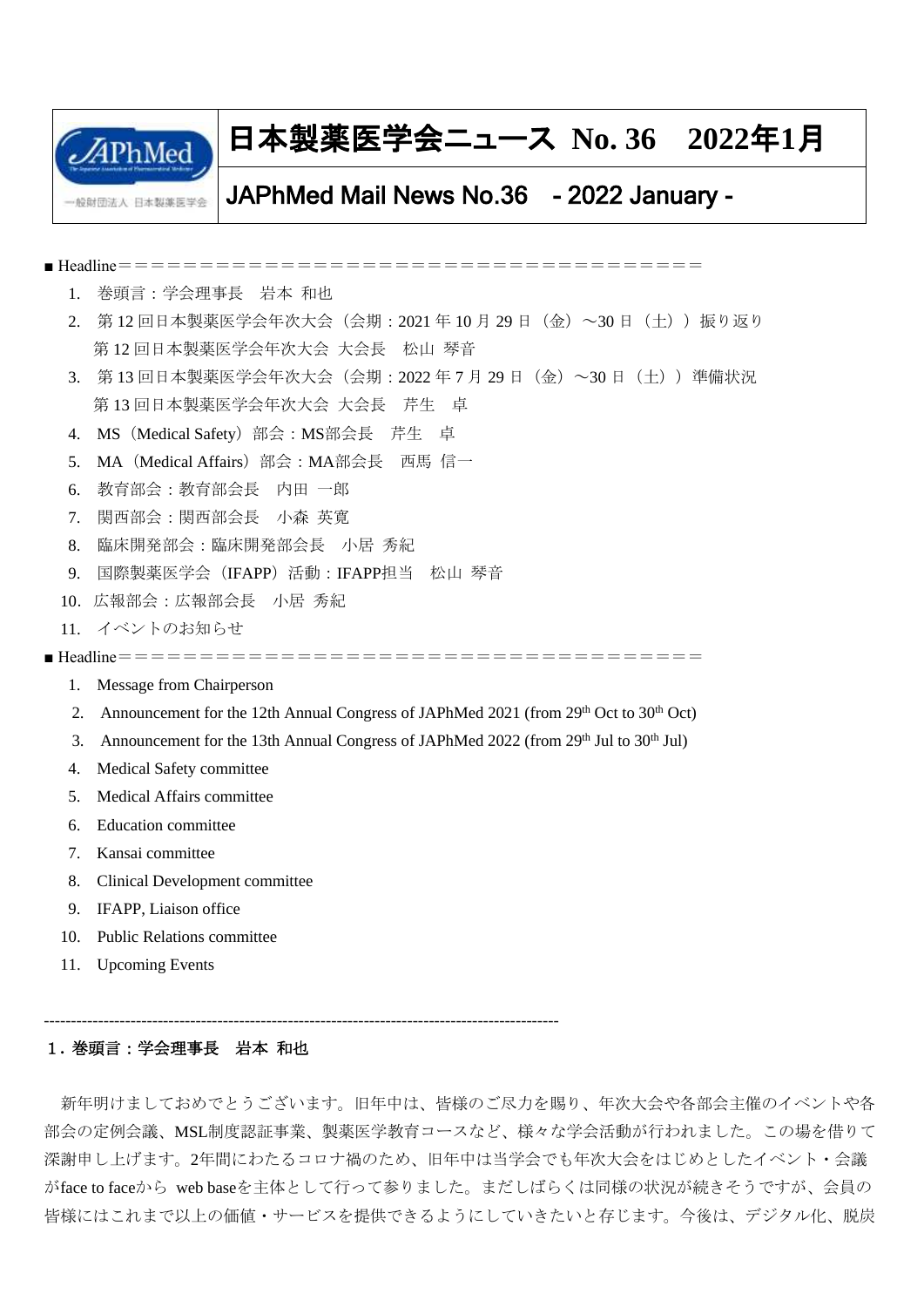素化とともにコロナ禍を契機とした監視社会の進展が予想されますが、当学会は「開かれた日本製薬医学会」とし て,会員の皆様が自由闊達で愉快に活動ができる場を提供していきたいと考えています。

引き続き皆様のご理解とご協力をお願いするとともに、皆様のご健康とご多幸を心からお祈りいたしまして年頭 のご挨拶とさせて頂きたいと思います。

#### **Greetings from Chairperson Kazuya Iwamoto**

I would like to express my sincere gratitude to the members for your efforts on various activities including the annual congress, committee events/meetings, MSL accreditation program and education programs. Due to COVID-19 pandemic over a period of two years, our events/meetings have been conducted web-based rather than face to face. Although it is likely that this situation will last for a while, we would like to provide values/services better than before. It is also estimated that DX and decarbonization as well as surveillance society triggered by the pandemic will be progressed, however, we would like to provided spaces where our members enjoy our activities with free and natural mind at the open JAPhMed. I would like to ask your understanding and continuous support for JAPhMed's activities and I wish for your continued good health and happiness.

## -----------------------------------------------------------------------------------------------

# 2**.** 第 **12** 回日本製薬医学会年次大会(会期:**2021** 年 **10** 月 **29** 日(金)~**30** 日(土))振り返り: 第 **12** 回日本製薬医学会年次大会 大会長 松山 琴音

去る2021年10月29日、30日に開催されました第12回年次大会にご参加いただき、誠にありがとうございました。 今年はCOVID-19の影響で、感染対策には十分配慮した上で、会場の参加の他にLIVE型のWebによる併催となりま した。ご登壇いただきました演者・座長、ご参加の先生方、プログラム委員・アドバイザー、運営委員の皆様に は、深く感謝申し上げます。また、2021年11月18日(木)~12月6日(月)までの期間において、オンデマンド配 信を実施致しました。

今回、年次大会のコラボレーションとして、様々な取り組みも実施致しました。

前回、前々回に引き続き、セッションの記録として、グラフィックレコーディングを実施致しました。当日作成 されたグラフィックレコーディングについてはJAPhMedのホームページに紹介しております。

#### [https://japhmed.jp/soukai/12\\_2.html](https://japhmed.jp/soukai/12_2.html)

また、本大会実施に関連し、3つの出版を実施しています。まず、対談の企画として、『座談会 「第12回日本製 薬医学会年次大会」開催にあたって ポストコロナで求められる「製薬医学の新しい様式」を多角的に議論する』 を発刊して頂きました(最新医療経営 : phase3 : フェイズ・スリー (447), 47-51, 2021-11)。また、本大会プログラ ムのハイライトについて臨床評価誌で発表させて頂きました(臨床評価Vol. 49, No. 2, Sep. 2021, p319-24, [http://cont.o.oo7.jp/49\\_2/49\\_2contents.html](http://cont.o.oo7.jp/49_2/49_2contents.html))。また現在、国立国際医療センター国際感染症センター長の大曲貴夫先 生による基調講演「COVID-19の臨床」について、臨床評価誌に投稿中です。発刊まで少々お待ちください。

## **The 12th Annual Congress of JAPhMed Kotone Matsuyama**

Thank you very much for your participation in the 12th Annual Meeting held on October 29th and 30th, 2021.

Due to the impact of COVID-19, this year's conference was held concurrently with a live webcast in addition to on-site participation, with due consideration given to infection control. We would like to express our deepest gratitude to all the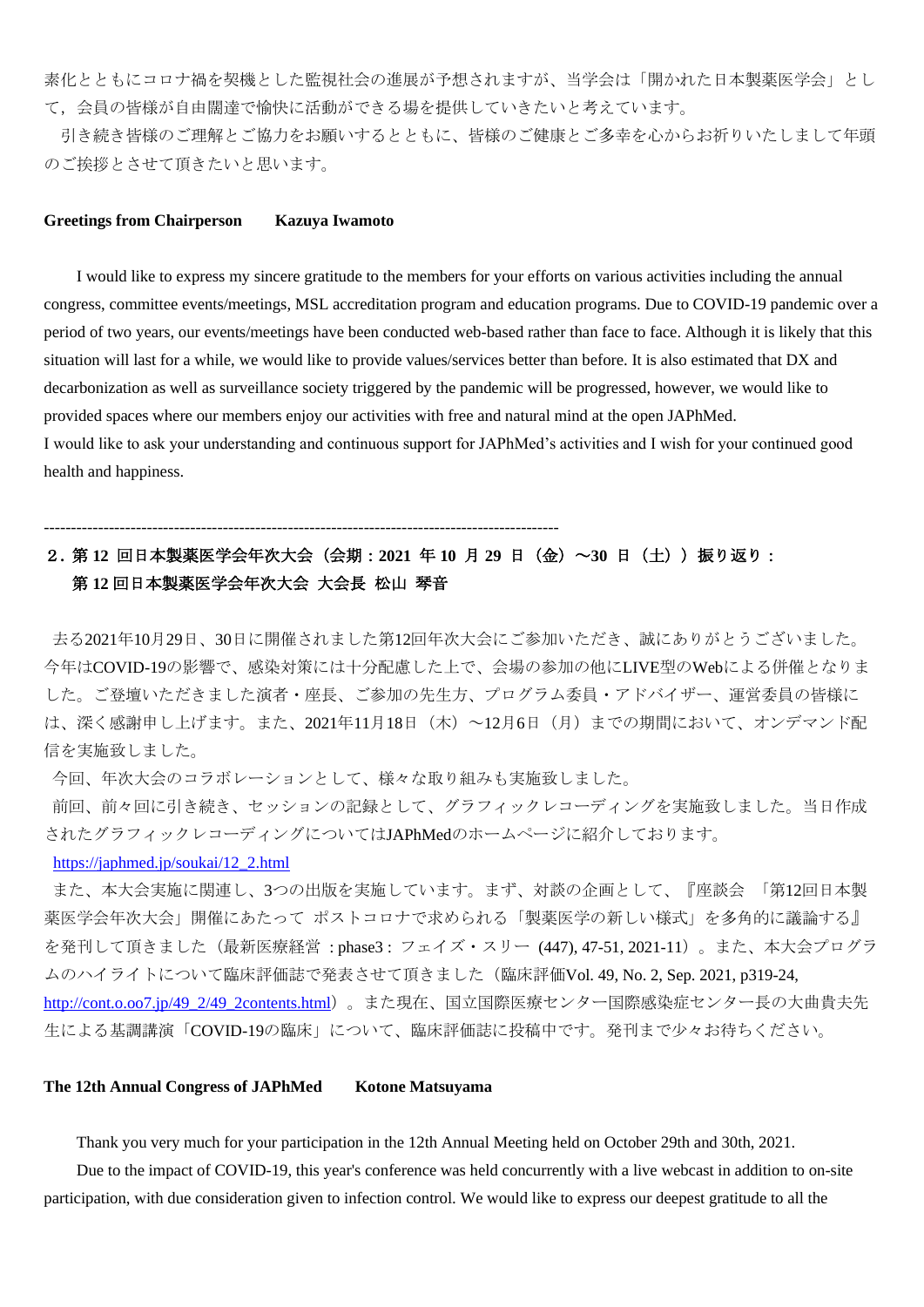speakers and chairpersons, participating doctors, program committee members and advisors, and steering committee members. On-demand streaming was also available from Thursday, November 18, 2021 to Monday, December 6, 2021.

As a collaboration of the annual conference, we have also implemented various initiatives.

As in the previous two editions, graphic recordings were made to document the sessions. The graphic recordings made on the day are introduced on the JAPhMed website.

https://japhmed.jp/soukai/12\_2.html

In addition, we have three publications related to the implementation of this conference. First, as a project of dialogue, we received the publication of "Roundtable Discussion: On the Occasion of the 12th Annual Meeting of the Japanese Society of Pharmaceutical Medicine: A Multifaceted Discussion of the "New Modes of Pharmaceutical Medicine" Required in the Post-Coronary Era" (*Saishin Iryokeiei* : phase 3 : Phase 3 (447), 47-51, 2021-11). We also published highlights of this conference program in the Journal of Clinical Evaluation (Clinical Evaluation Vol. 49, No. 2, Sep. 2021, p319-24,

http://cont.o.oo7.jp/49\_2/49\_2contents.html). In addition, we are currently submitting the keynote lecture "Clinical aspects of COVID-19" by Dr. Norio Ohmagari, Director of the International Center for Infectious Diseases, National Center for Global Health and Medicine, to the Journal of Clinical Evaluation. Please wait for its publication.

# 3**.** 第 **13** 回日本製薬医学会年次大会(会期:**2022** 年 **7** 月 **29** 日(金)~**30** 日(土))準備状況: 第 **13** 回日本製薬医学会年次大会 大会長 芹生 卓

-----------------------------------------------------------------------------------------------

本年の日本製薬医学会の年次大会を、2022 年 7 月 29 日(金)~30 日(土)の会期で東京の日本橋ライフサイ エンスハブで開催します。今年度は、「製薬医学2030:展望と提言 ~医療が多様化するデジタル社会を迎えて ~」をメインテーマと致しました。生命科学、デジタル技術の進歩とともに、医薬品は従来の低分子化合物からモ ノクローナル抗体、組み換えタンパク、ペプチド、核酸、細胞、遺伝子、医療機器とのコンビネーション製品など 新しい技術やアイデアが製品化されて治療手段が多様化し、その開発プロセスも大きく様変わりしています。さら には、エビデンス創出やリスク管理でもデジタル技術が応用され、医療現場や薬局におけるコミュニケーション方 法にも大きな変化が見られます。今後、医療の多様化と個別化が進み、予防/診断/治療が改善され、患者が参画す る医療の実現が期待されます。2030 年のライフサイエンスを取り巻く環境すなわちデジタル社会における製薬医学 のあるべき姿、及びその実現に向けての課題とアクションを議論し、本学会員のみならず広く関係するステークホ ルダーに対して、将来に向けた提言につながる年次大会になればと考えています。

年次大会運営委員長として小居秀紀さん、プログラム委員長として中村太一さんを任命し、早期のプログラム公 開を目標として急ピッチで鋭意進めているところです。運営委員会から 13 回年次大会ホームページがすでに公開 され、大会長挨拶を掲載していただきました。プログラム委員、運営委員の皆さんと共に準備を行っておりますの で、是非多くの方にご参加いただければ幸いです。2 月に最初のプログラムを公開する予定ですので、皆様楽しみ にお待ちください。

## **The 13th Annual Congress of JAPhMed Taku Seriu**

The 13th annual congress of JAPhMed will be held at the Nihonbashi Life Science Hub in Tokyo from July 29 (Fei) to 30 (Sat) in 2022. The main theme of the congress is "Pharmaceutical Medicine 2030: Perspectives and Proposals: Towards the Diversification of Medical Care in the era of Digital Society".

In additions to the conventional small molecule compounds, along with the progress in life sciences and digital technologies, new technologies and ideas with monoclonal antibodies, recombinant proteins, peptides, nucleic acids, cells,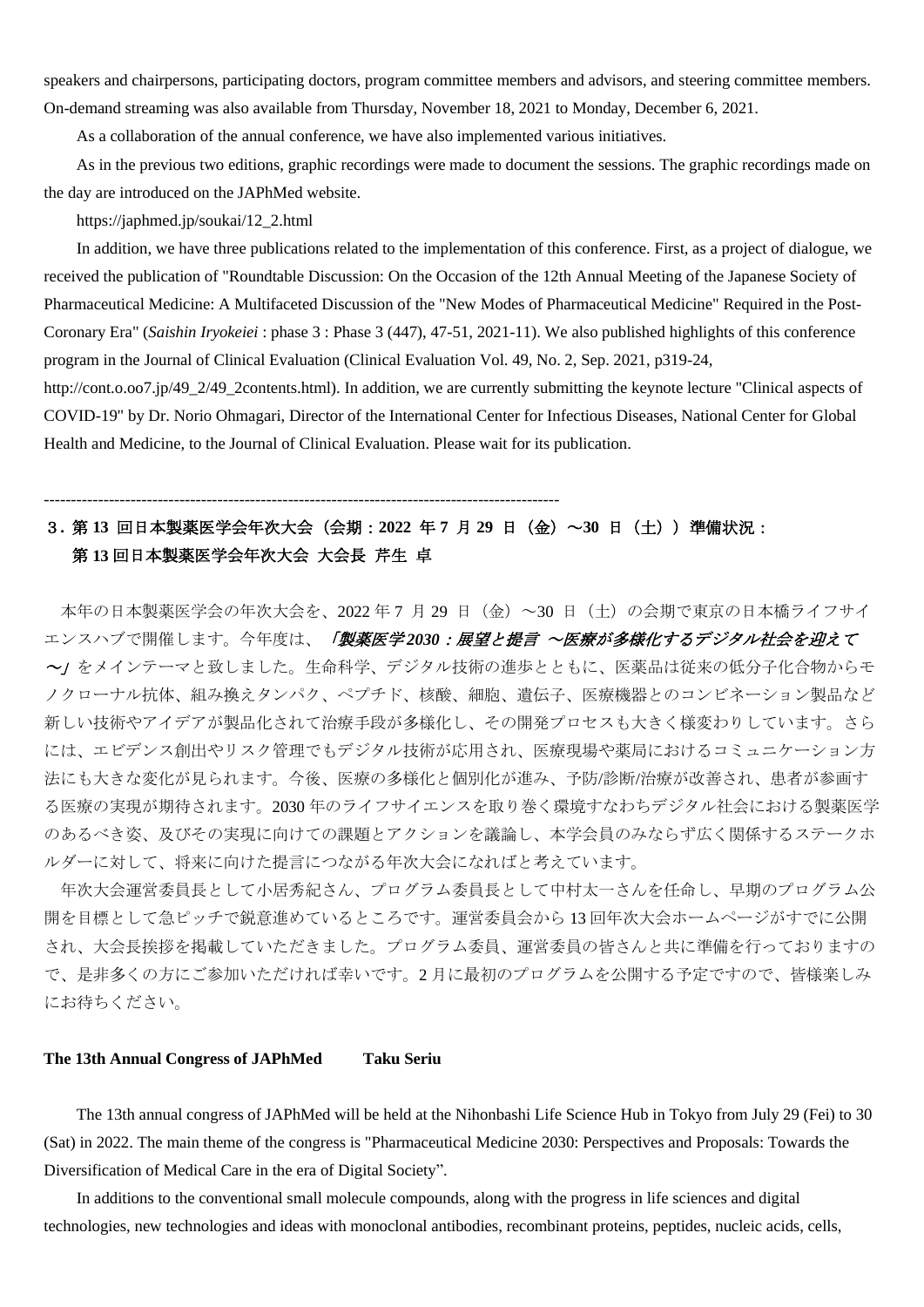genes, and combination products with medical devices have been made into commercialized products, and medical care is diversifying with drastic change of processes in the clinical development. Moreover, we can see the big change in the clinical medical settings and pharmacies, with application of the digital technologies for the evidence generation and risk management. We expect the improvement of prevention, diagnosis, and treatment, as well as patients' participation to their medical care, in accordance with the progress of diversified/personalized medicine. We would like to discuss how to realize the appropriate pharmaceutical medicine in the environment of life science in 2030, that is digital society, and also discuss challenges/actions to achieve the goal. We are planning to provide fruitful proposals toward the various stakeholders in addition to the members of JAPhMed.

 We have appointed Mr. Hideki Oi as the Chairman of the Steering Committee and Mr. Taichi Nakamura as the Chairman of the Program of the congress, and we are doing our best to prepare the program to show you as soon as possible. Home page of the 13<sup>th</sup> annual congress is already available and you can see the announcement of the statement from Chairman in it. We are planning to release the first program in February. Please look forward to the upcoming program.

-----------------------------------------------------------------------------------------------

## 4**. MS** 部会:**MS** 部会長 芹生 卓

あけましておめでとうございます。2022 年もよろしくお願いいたします。

昨年、西馬部会長から活動を引き継ぎ、新たにリアルワールドデータ/エビデンス関連の教育活動、また安全性 情報の医学的評価を正しく遂行するためのスキル向上を目的とした活動を行っています。

業界最前線の企業、講師から Real World Data/Evidence に関する最新情報を提供していただく"Real World Data UpToDate"では 7 月に MDV 株式会社香山京様、中村正樹様、9 月に株式会社データック二宮英樹様、12 月に RWD 社大石卓史様、小澤郷司様に御講演いただきました。回を重ねるごとに参加者数も順調に増え、直近では 100 名を 超える方に御参加頂き、アンケート結果も非常に満足度の高い結果となりました。今年は CMIC 社、DeSC 社、 TechDoctor 社などの企業から、Real World Data に関する最新情報をご講演いただく予定です。また昨年大好評を得 ておりました、MSESI(安全性情報の医学的評価を向上する目的での講演会)についても夏頃に予定しております ので、引き続きご期待頂ければと思います。

来る 7 月の年次大会においては、MS 部会から 2030 年にあるべき患者の安全性管理、またリスクコミュニケーシ ョンなど、多岐にわたる内容について現在、テーマを選定中です。こちらも昨年に引き続き良き内容を学会参加の 皆様に提供できればと思います。

MS 部会においては、中村太一さんを中心に部会メンバーが精力的に企画・運営していますが、これらの活動を サポート頂くメンバーを大募集中でございます。医薬品の安全性評価とリスク管理、リアルワールドデータの利活 用含め、ご興味のある方、製薬医学における患者安全性に voluntary に貢献したいという方は、是非ご連絡いただ ければと思います。メディカルアフェアーズや開発等所属の方も大歓迎致します。ご連絡を心よりお待ち申し上げ ます。

#### **Medical Safety committee Taku Seriu**

Happy new year. Wishing you all the best in 2022. Last year, I took over as chairman from Mr. Nishiuma, and MS committee continues to conduct activities regarding new real-world data/evidence-related education, as well as activities aimed at improving skills for appropriate safety medical assessment. MS committee held "Real World Data UpToDate" in July, September, and December last year, which provided an update on Real World Data/Evidence from several front-line companies and lecturers. The number of participants has been steadily increasing with each seminar, and there were over 100 participants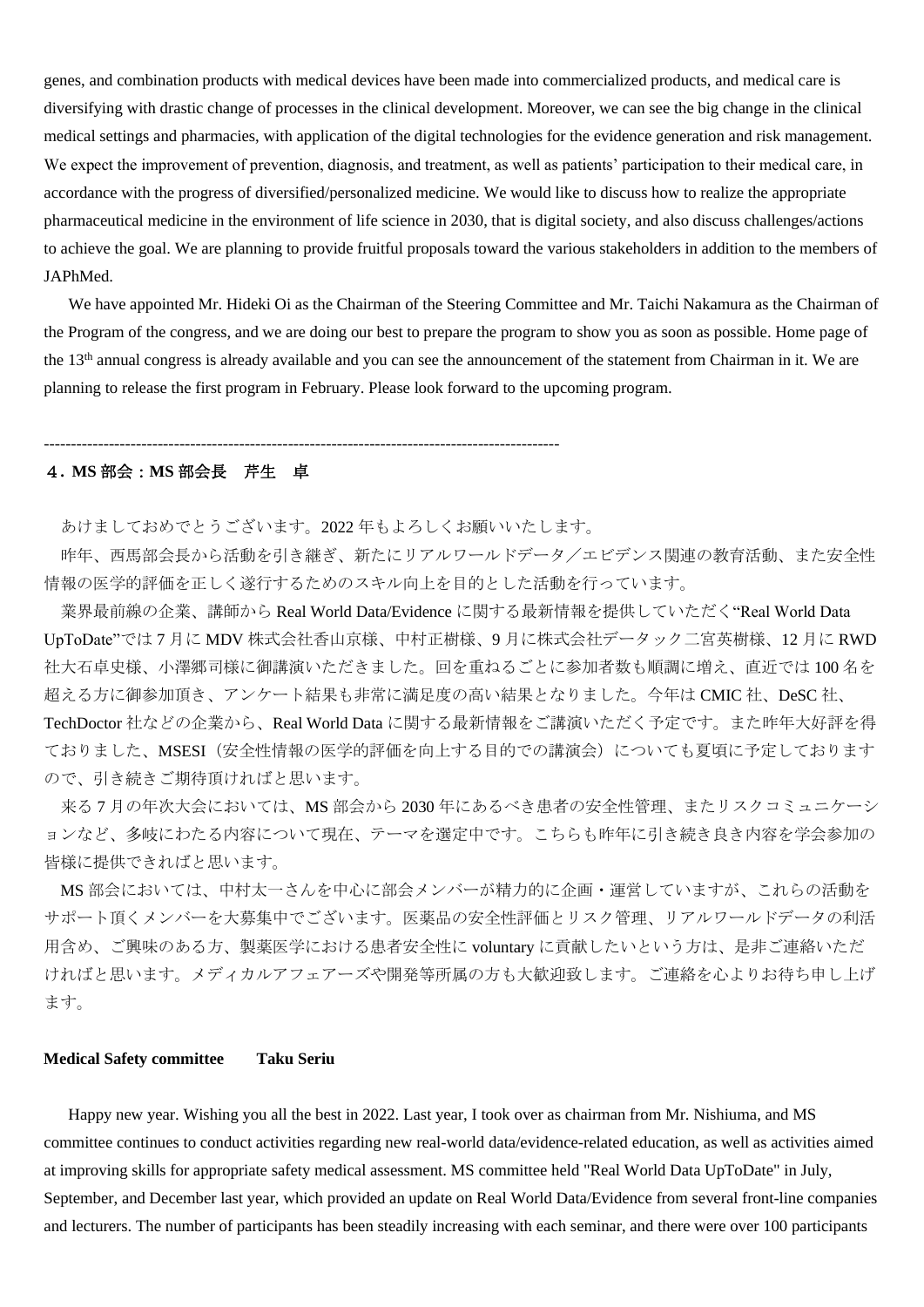at the recent seminar with a high satisfaction level from questionnaire results. We are planning to hold seminars in 2022, for update on Real World Data from companies such as CMIC, DeSC, and TechDoctor. Since previous MSESI was well received last year, please look forward to the nest MSESI, for improving medical assessment of safety information, we are planning around this summer. Toward the upcoming annual congress in July, we are now selecting some themes at the session of SM committee from a variety of topics, such as patient safety management and risk communication expected in 2030. Following the last year's session, we will provide a fruitful session to all of you.

Mr. Taichi Nakamura is taking a leading role on the active planning/management of MS committee, and we are looking for support members on our activities. Please be free to contact us, if you have an interests in the safety assessment and risk management of the medicine including use of real-world data, or if you wish to contribute voluntary for the patient safety on pharmaceutical medicine We welcome a member of medical affairs or clinical development division, and sincerely look forward to hearing from you.

#### 5**. MA** 部会:**MA** 部会長 西馬 信一

-----------------------------------------------------------------------------------------------

昨年 10 月開催の年次大会においては MA 部会セッションとして、「メディカル・サイエンス・リエゾンの価 値」、「MA 部門が実施するメディカルエデュケーションイベントの意義と実践」を持たせて頂きました。いず れも medical affairs への理解を深め、今後のあるべき姿への議論を進めることができたと思います。多くの皆様 に議論に参画頂きありがとうございました。メディカルエデュケーションのセッションに関してはライフサイエ ンス出版様に取材を頂き、要約を掲載して頂きました。(リンクは以下のとおりです)

MA [部門が実施するメディカルエデュケーションイベントの意義と実践|](http://therres.jp/1conferences/2021/JAPhMed2021/20211206142232.php) JAPhMed2021| [学会レポート|](http://therres.jp/1conferences/2021/JAPhMed2021/20211206142232.php) [THERAPEUTIC RESEARCH On-line \(therres.jp\)](http://therres.jp/1conferences/2021/JAPhMed2021/20211206142232.php)

MA 部会を代表してプログラム委員を務めて頂いた村上 寛和さん、浜崎 泰成さんのリーダーシップに感謝し ます。

MSL 認証基準小委員会の委員長を務めて頂いた柴 英幸さんが異動のため、新たに八木正典さんに小委員会の 委員長を務めて頂くことになりました。これまで認証基準の議論をリードして頂いた柴さんに感謝します。また MA 部会セミナー「今後のメディカルサイエンスリエゾン (MSL) のあるべき姿~MSL 認定制度の意義と将来 の展望~」を 2022 年 1 月 25 日に開催予定です。データベース研究タスクチームにおいては、報告書がまとまり ました。データベース研究タスクチームの成果報告を兼ね、2 月 1 日に MA 部会セミナーを開催予定にしていま す。多くの関係者の皆様の参加をお待ちしております。さらに昨年末はメディカルアドバイザーボード会議に関 する提言を見直すため、サーベイを実施させて頂きました。また結果は後日報告させて頂きます。

また臨床研究に関しては依然として課題が多く、MA 部会としても引き続き取り組みを強化すべく新たに臨床 研究のワーキンググループを発足させ、吉田 浩輔さんに議論をリードして頂いています。現在のところ、デー タの二次利用、研究計画への患者の参加、日本の規制要件の問題点などを主要なトピックとして議論をしていま す。さらに年次大会で取り上げた MA が行う medical education についても課題が多く、新たに medical education のワーキンググループを立ち上げ、村上 寛和さんに議論をリードして頂いています。この2つのワーキンググ ループのメンバーは引き続き募集中ですので、ご興味があり、積極的にご参加頂ける方は、今からでも参加歓迎 です。この2つのワーキンググループに関わらず MA 部会への参加も歓迎ですので、ご興味のある方はご連絡を お待ちしております。本年もどうぞよろしくお願い致します。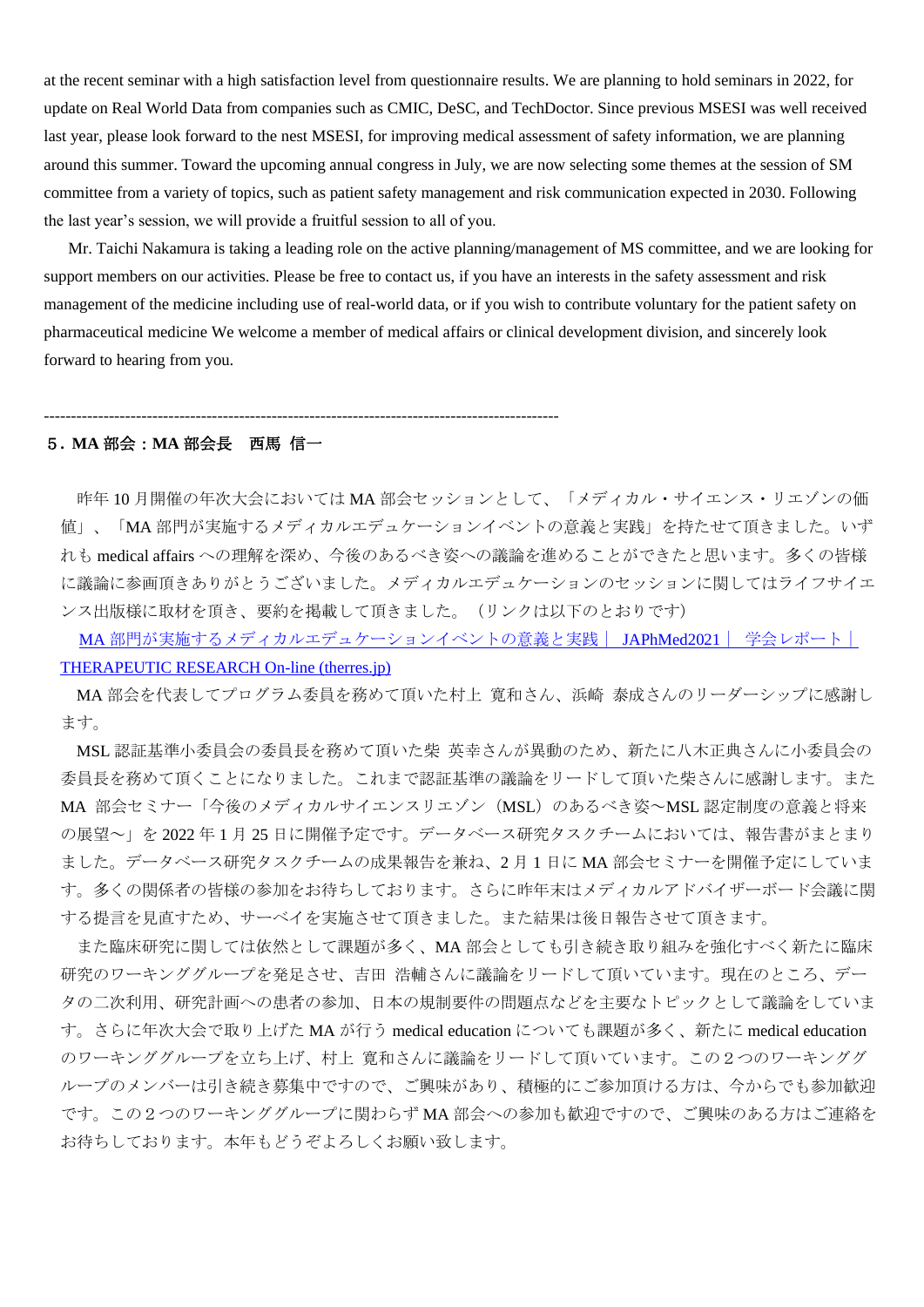## **Medical Affairs committee Shinichi Nishiuma**

At the annual convention held in October last year, we had sessions "the value of the medical science liaison" and "the significance and practice of the medical education event held by the MA department" organized by MA subcommittee. In each case, we were able to deepen our understanding of medical affairs and proceed with discussions on what we should be in the future. We would like to thank all of you for participating in the discussion. Regarding the medical education session, we were interviewed by Life Science Publishing and session summary was posted. (The link is as follows)

MA [部門が実施するメディカルエデュケーションイベントの意義と実践|](http://therres.jp/1conferences/2021/JAPhMed2021/20211206142232.php) JAPhMed2021| [学会レポート|](http://therres.jp/1conferences/2021/JAPhMed2021/20211206142232.php) [THERAPEUTIC RESEARCH On-line \(therres.jp\)](http://therres.jp/1conferences/2021/JAPhMed2021/20211206142232.php)

We would like to thank Mr. Hirokazu Murakami and Mr. Yasunari Hamasaki for their leadership as members of the program on behalf of the MA subcommittee.

Due to the transfer of Mr. Hideyuki Shiba, who was the chairman of the MSL Certification Standards Subcommittee, Mr. Masanori Yagi will be newly chaired by the subcommittee. We would like to thank Mr. Shiba for leading the discussion on certification standards. In addition, the MA Subcommittee Seminar "What the Medical Science Liaison (MSL) Should Be in the Future-Significance of the MSL Certification System and Future Prospects-" will be held on January 25, 2022. The database research task team has put together a report. We are planning to hold an MA subcommittee seminar on February 1st to report on the results of the database research task team. We look forward to the participation of many stakeholders. Furthermore, at the end of last year, we conducted a survey to review the recommendations regarding the Medical Advisor Board Meeting. The results will be reported at a later date.

In addition, there are still many issues regarding clinical research, and the MA Subcommittee has set up a new clinical research working group to continue to strengthen its efforts, and Mr. Kosuke Yoshida is leading the discussion. Currently, the main topics are discussions such as secondary use of data, patient participation in research programs, and problems with Japanese regulatory requirements. In addition, there are many issues regarding medical education conducted by MA, which was taken up at the annual meeting, and a new medical education working group has been set up, with Hirokazu Murakami leading the discussion. Members of these two working groups are still being recruited, so those who are interested and are willing to participate are still welcome to join. Participation in the MA Subcommittee is welcome regardless of these two working groups, so if you are interested, please contact us. We look forward to working with you this year as well.

-----------------------------------------------------------------------------------------------

## 6**.** 教育部会:教育部会長 内田 一郎

教育部会は、製薬医学認定医士制度、 PharmaTrain (製薬医学) 教育コース、製薬医学奨学金などの教育関連活動 を行っております。

- 2021 年度の製薬医学認定医士試験(筆記および口頭)を、2022 年 1 月 30 日に東京(日本橋ライフサイエン スビル)にて催行予定です。詳細は、JAPhMed ホームページをご参照ください。
- 大阪大学薬学部研究科と共催している PharmaTrain 教育コースは、2021 年度も本年 6 月から 1 年次を Zoom にて開講しており、1 月 22 日に終了します。次年度は、2 年次コースを 6 月から開催予定です(本年度と同 じく Zoom 開催)。2年次は、ワークショップを多く取りいれた講義になります。また、東京/大阪以外のど こからでも(自宅、職場、海外からでも)受講可能です。詳細は、JAPhMed ホームページと大阪大学薬学研 究科ホームページ(http://www.phs.osaka-u.ac.jp/pharmatrain/)にアップしていきます。尚、本コースは、大阪 大学薬学研究科 PRP コースとして、4 もしくは 2 日間のモジュール毎の受講も可能です

([http://www.phs.osaka-u.ac.jp/prp/](http://www.phs.osaka-u.ac.jp/prp/）。)[\)。興](http://www.phs.osaka-u.ac.jp/prp/）。)味のある多くの方の受講をお待ちしております。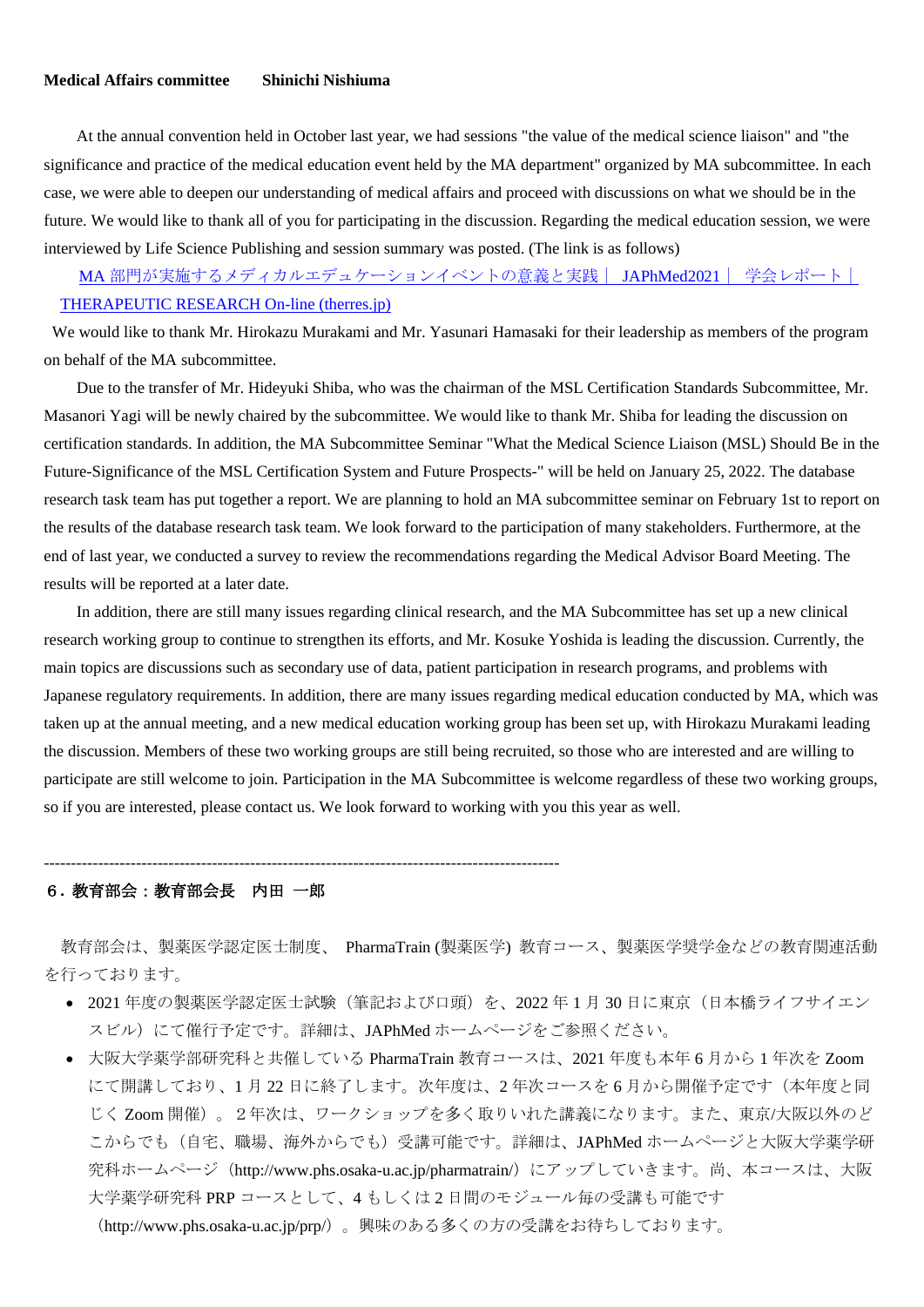## **Education committee Ichiro Uchida**

Education committee conducts Certification for Pharmaceutical Medicine Physician, PharmaTrain (Pharmaceutical Medicine) Educational Course and Pharmaceutical Medicine educational fellowship and other educational initiatives.

- Examination of Certification for Pharmaceutical Medicine Physician/Scientist will be held on January 30th (Sun) in Tokyo. Please refer to the detail in our HP.
- PharmaTrain-recognized pharmaceutical medicine (PharmaTrain) educational course collaborated with Graduate School of Pharmaceutical Sciences, Osaka University has started the first-year course in June and end on January 22<sup>nd</sup>. In the next fiscal year (2022) the second year course (much focused on workshop style) will start in June through the Webbased lectures (a [http://www.phs.osaka-u.ac.jp/pharmatrain/\)](http://www.phs.osaka-u.ac.jp/pharmatrain/) . The module-based participation for this course is also available as PRP course. Please refer to<http://www.phs.osaka-u.ac.jp/prp/>to apply this course. This web-based course can be taken from your home or anywhere in Japan and abroad. We are calling many course applicants.

## 7**.** 関西部会:関西部会長 小森 英寛

-----------------------------------------------------------------------------------------------

新年明けましておめでとうございます。2022年となりましたが、世界中でコロナウイルス感染が再拡大してお り、事態の再現が懸念されています。昨年とは異なり、医療医学関係者、製薬業界のみなさまのご尽力によって集 積された経験と叡智により、解決に向かうことを期待しています。コロナウイルス感染の克服のために生み出され たテクノロジーにより医学医療が急速に進歩し、はからずも次世代治療の幕開けとなったことを予感させます。ポ ストコロナ時代での進歩・課題について、これからもみなさまと意見交換を続けていきたく思っております。また 関西でのヘルスケア業界の拠点作りが急速に進みつつあります。これらの情勢を踏まえ、関西部会として、少しず つでも規模を拡大していきたく思っております。本年もみなさまのご理解とご協力を賜りますよう、どうぞよろし くお願いいたします。

#### **Kansai Committee Hidenori Komori**

Happy New Year. In 2022, coronavirus infections are spreading around the world again, and there are concerns about the recurrence of the situation. Not the same situation as last year, we hope that our experience and wisdom accumulated through the efforts of medical professionals and the pharmaceutical industry will solve this problem. The technology created to overcome coronavirus infections has made rapid progress in medical care, and we can see that it has opened the door of the next generation of treatment. I would like to continue to discuss with you on these progress and challenges to the post-corona era. In addition, a base for the healthcare industry is now about to build in the Kansai region. With the sight of these developments, I would like to expand the scale of the Kansai Committee a little by little as possible. I appreciate your understanding and cooperation this year as well.

## 8**.** 臨床開発部会:臨床開発部会長 小居 秀紀

あけましておめでとうございます。 臨床開発部会は、昨年12月の役員会で承認になったばかりの新しい部会です。

-----------------------------------------------------------------------------------------------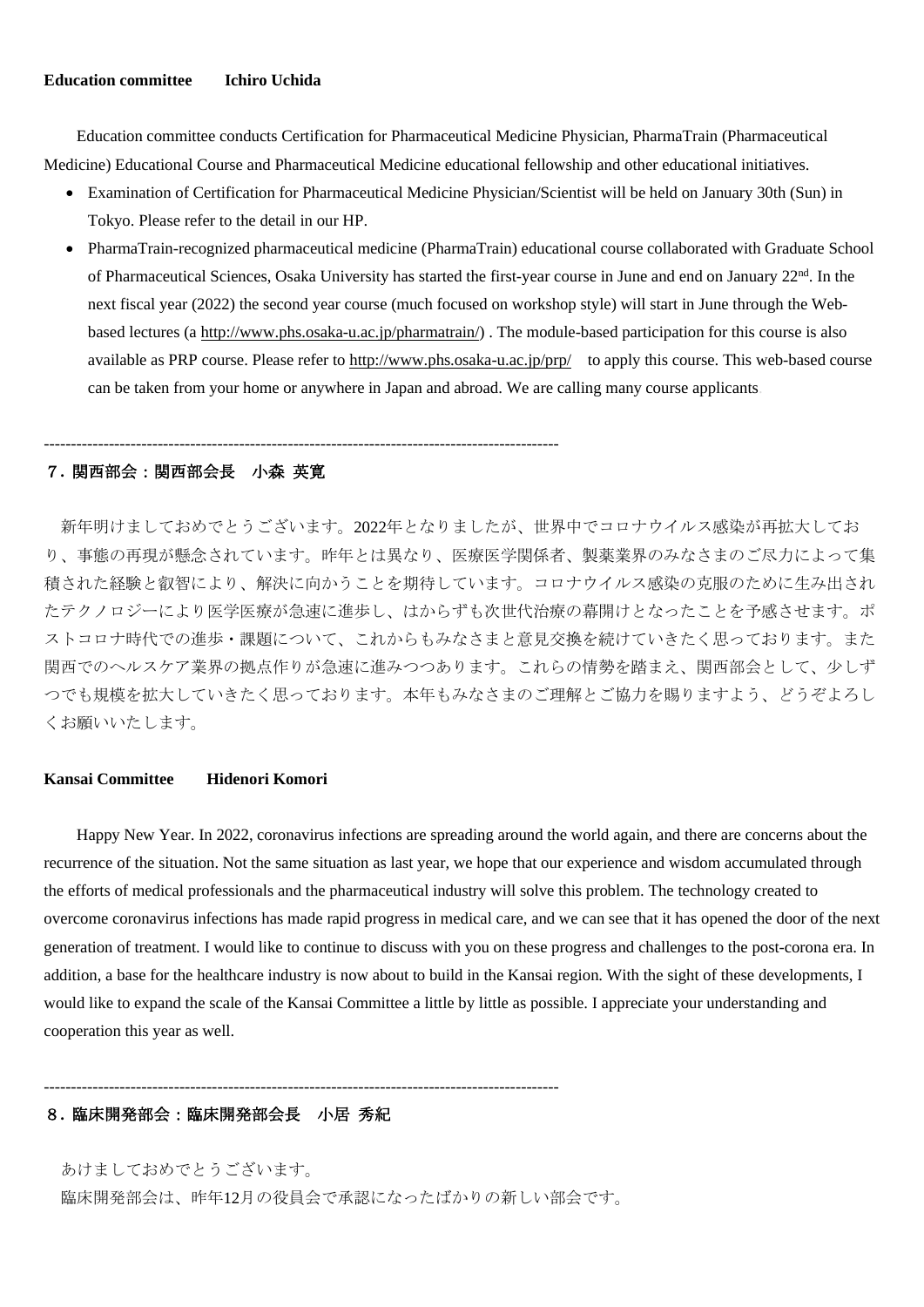今後、1) RWD/RWEの新薬承認審査での利活用、2) GCP Renovation、3) プログラム医療機器開発、等をテーマに 活動したいと考えております。

新規メンバーを募集いたしますので、是非ご参加いただけますと幸いです。

#### **Clinical Development committee Hideki Oi**

Happy New Year.

Clinical Development committee is a new subcommittee that was just approved by the board of directors last December. In the future, we hope to focus on the following themes: 1) Utilization of RWD/RWE in new drug approval review, 2) GCP Renovation, and 3) Development of programmed medical devices.

We are looking for new members and hope that you will join us.

-----------------------------------------------------------------------------------------------

## 9**.** 国際製薬医学会(**IFAPP**)活動:**IFAPP**担当 松山 琴音

日本製薬医学会は、国際製薬医学会(別名:国際製薬医学医師連合会、International Federation of Associations of Pharmaceutical Physicians & Pharmaceutical Medicine, IFAPP)の日本支部として活動しています。IFAPPは1975年に発 足し、ヨーロッパ諸国を中心として発展してきました。現在は約30カ国が参画する国際的な製薬医学に関する連合 体です。IFAPPは各国支部と協力し、2-3年毎に国際大会となるICPM (International Conference in Pharmaceutical Medicine) を開催しておりますが、次回のICPMとして本年10月にアテネでの開催が予定されました。また、アジア の地域ミーティングとして、第12回日本製薬医学会学術集会2日目にIFAPP Asian Meetingが開催されました。IFAPP はWMA、CIOMS等の国際団体とも連携した活動をしております。2021年10月から、IFAPPとCIOMSの連携活動と して新しいWGであるCIOMS working group on Principles of Good Governance for Research Institutions (PGGRI)へ参 画を開始しました。

また機関誌であるIFAPP TODAYも、毎月発刊されています。

IFAPP News: https://ifapp.org/news

関連して、IFAPP TODAYにて栗原千絵子先生の2つの寄稿が公表されました(Proposal for Future Revisions of the Declaration of Helsinki、Post-COVID-19: Ethical Challenges in Clinical Research)。是非ご覧ください。

The November/December 2021 issue of "IFAPP TODAY:

https://ifapp.org/static/uploads/2021/12/IFAPP-TODAY-19-2021.pdf

The January issue 2022 issue of IFAPP TODAY:

https://ifapp.org/static/uploads/2022/01/IFAPP-TODAY-20-2022.pdf

#### **IFAPP activities Standing Officer of Ethics WG, IFAPP Board of Officers Kotone Matsuyama**

The Japanese Association of Pharmaceutical Medicine operates as the Japanese branch of the International Federation of Association of Pharmaceutical Physicians & Pharmaceutical Medicine, IFAPP). IFAPP was founded in 1975 and had developed mainly in European countries. It constitutes about 30 countries from all over the world nowadays. IFAPP hold the International Conference in Pharmaceutical Medicine (ICPM) every 2-3 years under cooperation with the IFAPP national member association. The next ICPM is currently scheduled for fall 2022 in Athens. IFAPP holds the International Conference in Pharmaceutical Medicine (ICPM) every two to three years in cooperation with its national chapters. The next ICPM is scheduled to be held in Athens in October this year. The IFAPP Asian Meeting was also held on the second day of the 12th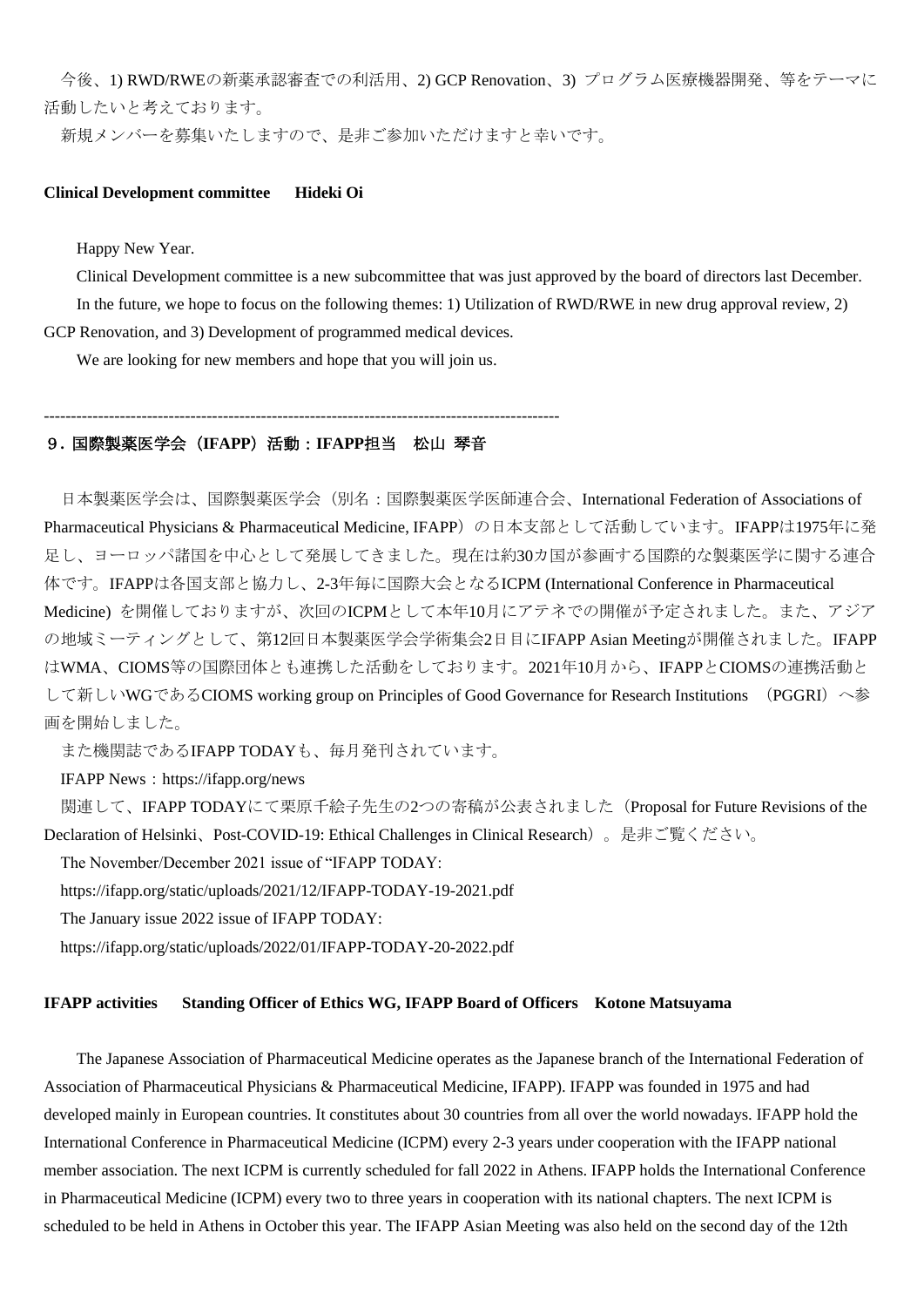Annual Meeting of the Japanese Society of Pharmaceutical Medicine. In October 2021, IFAPP and CIOMS began participating in a new working group, the CIOMS working group on Principles of Good Governance for Research Institutions (PGGRI).

IFAPP TODAY, the official journal of IFAPP, is published monthly.

IFAPP News: https://ifapp.org/news

In addition, two contributions by Dr. Chieko Kurihara were published in IFAPP Today (Proposal for Future Revisions of the Declaration of Helsinki, Post-COVID-19: Ethical Challenges in Clinical Research). Please check them out.

The November/December 2021 issue of "IFAPP TODAY:

https://ifapp.org/static/uploads/2021/12/IFAPP-TODAY-19-2021.pdf

The January issue 2022 issue of "IFAPP TODAY:

https://ifapp.org/static/uploads/2022/01/IFAPP-TODAY-20-2022.pdf

-----------------------------------------------------------------------------------------------

## 10**.** 広報部会:広報部会長 小居 秀紀

広報部会では、日本製薬医学会のプレゼンスの向上に寄与するよう、学会内外への情報発信を行います。特に、 学会員に対する情報提供、啓発に注力します。また、各部会活動において提言する内容を、医療関係者のみなら ず、広く社会に啓発することを支援します。

年次大会は、学会にとって大変重要な活動となります。組織委員会メンバーと協力し、広報活動を行います。

## **Public Relations committee Hideki Oi**

Public Relations committee transmits information toward both inside and outside JAPhMed, in order to contribute to improving the presence of JAPhMed. In particular, we will focus on providing information and enlightening JAPhMed members. We also support each committee by sending their massages toward various fields of society as well as medical personnel.

The upcoming annual congress is one of the most important activities of JAPhMed, so we cooperate with the organizing committee of the congress to conduct public relations activities.

-----------------------------------------------------------------------------------------------

## 11**.** イベントのお知らせ:

 $2022 \n \n \n \n 2 \n \n 4 \n \n 1 \n \n \n (A) \n \n ~\sim 5 \n \n 1 \n \n (C)$ 

■ 日本臨床試験学会第13回学術集会総会

臨床試験による創造と変革 Change the world better through clinical trials, together! 現地開催と Online (ライブ配信)のハイブリッド開催:会場 一橋大学 一橋講堂 [日本臨床試験学会](https://convention.jtbcom.co.jp/jsctr2022/) 13 回学術集会総会 [\(jtbcom.co.jp\)](https://convention.jtbcom.co.jp/jsctr2022/)

2022年2月14日(月) (10:00~18:00 予定) ■第3回 DIA ライフサイクルマネジメントワークショップ - RWE は RCT と何が違うのか、Fit for Purpose で考えてみよう! -WEB 開催 (Zoom Webinar) [Content.aspx \(diaglobal.org\)](https://www.diaglobal.org/Tools/Content.aspx?type=eopdf&file=%2fproductfiles%2f9791040%2f21316%2Epdf)